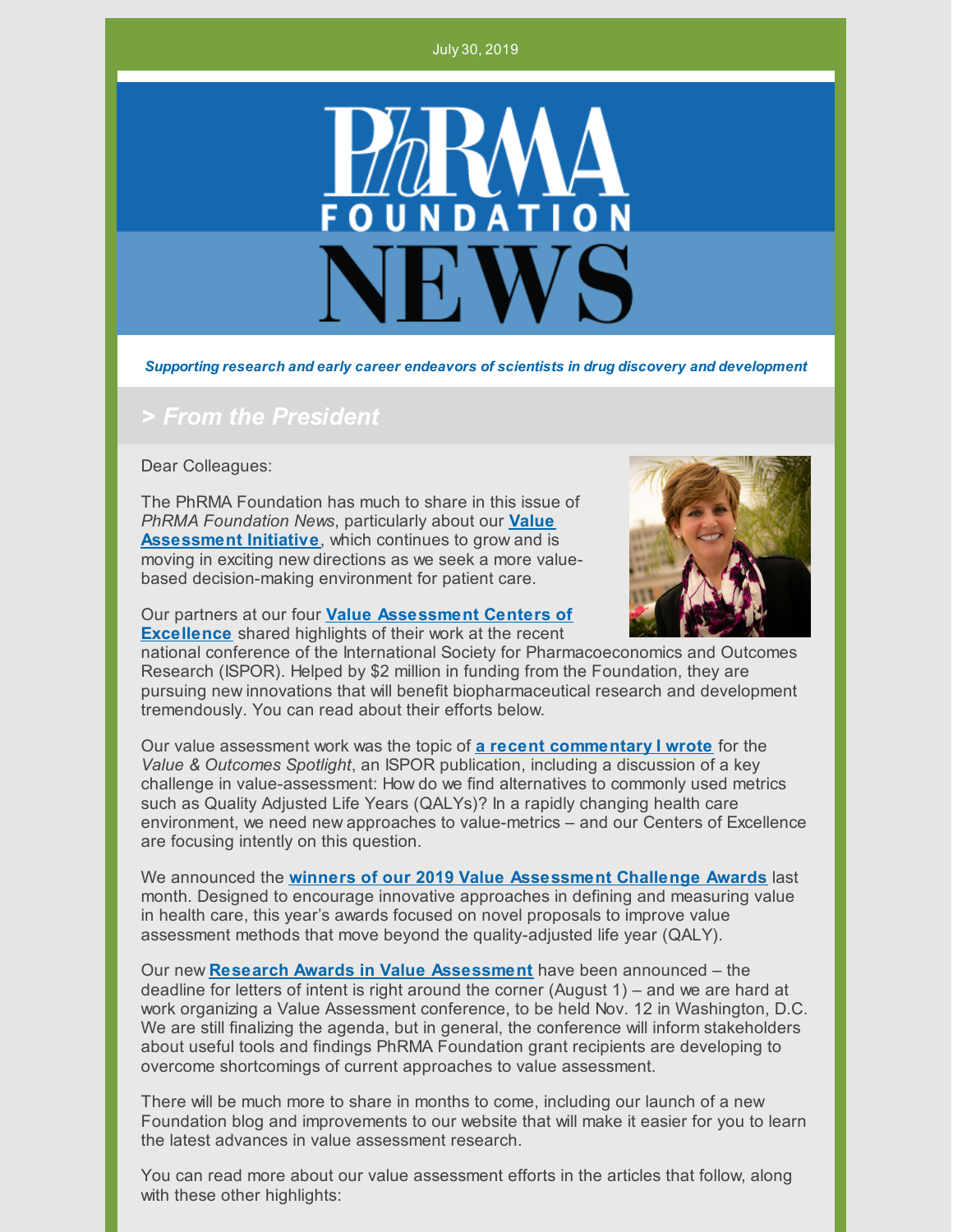- Our **[Annual](http://www.phrmafoundation.org/wp-content/uploads/2019/07/PhRMAFoundation_Annual-Report-2018.pdf) Report**, which offers comprehensive information about the scientists and projects we have funded over the last year, as well as information more information about our Value Assessment efforts.
- Our latest alumni news, including profiles of **Sam [Emaminejad,](http://www.phrmafoundation.org/sam-emaminejad-making-inroads-in-personalized-and-precision-medicine/) PhD**, of UCLA; and **Mark [Ebbert,](http://www.phrmafoundation.org/mark-ebbert-phd-helping-make-inroads-in-the-fight-against-alzheimers-disease/) PhD**, of the Mayo Clinic.
- Updated information and details about our **Pharmaceutics, Informatics and [Pharmacology/Toxicology](http://www.phrmafoundation.org/applications-for-foundation-awards-in-pharmaceutics-informatics-and-pharmacology-toxicology-now-open-deadline-is-september-1/) awards**. The deadline for these awards is **September 1, 2019**, and we encourage you to consider applying or let your friends and colleagues know about these opportunities. As always, we hope you will encourage your colleagues to consider Foundation funding for their projects.
- A list of **all of our most recent award [recipients](http://www.phrmafoundation.org/congratulations-to-our-2019-award-recipients/)**[.](http://www.phrmafoundation.org/congratulations-to-our-2019-award-recipients/)

Since the Foundation began its work, we have invested more than \$90 million in advancing the innovations and discoveries of the nation's most talented researchers. Today this effort is more important than ever – and we are excited to be exploring new directions in 2019 that are certain to bring new hope to patients and their families.

As always, we are grateful to our alumni for their inspiring work, and to our contributing members for their financial support.

Sincerely, **Eileen Cannon** President PhRMA Foundation

# **Value Assessment**

### **Foundation-supported Centers of Excellence Highlighted at ISPOR Meeting**

Advancement in the area of value assessment in health care took the spotlight in several discussions featured recently at the 2019 national conference of the **International Society for Pharmacoeconomics and Outcomes Research (ISPOR)** in New Orleans.

[Read](http://www.phrmafoundation.org/foundation-supported-centers-of-excellence-highlighted-at-ispor-meeting/) More

### **Foundation President Eileen Cannon Outlines Value Assessment Goals in Value & Outcomes Spotlight**

To drive true health care reform in the United States, value assessments of health care treatments must be based on strong methods and patient preferences: That's the message of a recent commentary penned by PhRMA Foundation President **Eileen Cannon** for *Value & Outcomes Spotlight* – a publication of ISPOR.

[Read](http://www.phrmafoundation.org/foundation-president-eileen-cannon-outlines-value-assessment-goals-in-value-outcomes-spotlight/) More

### **2019 Value Assessment Research Award Recipients Announced**

The PhRMA Foundation has announced the recipients of \$300,000 in funding for research projects that yield new strategies for assessing the value of medicines and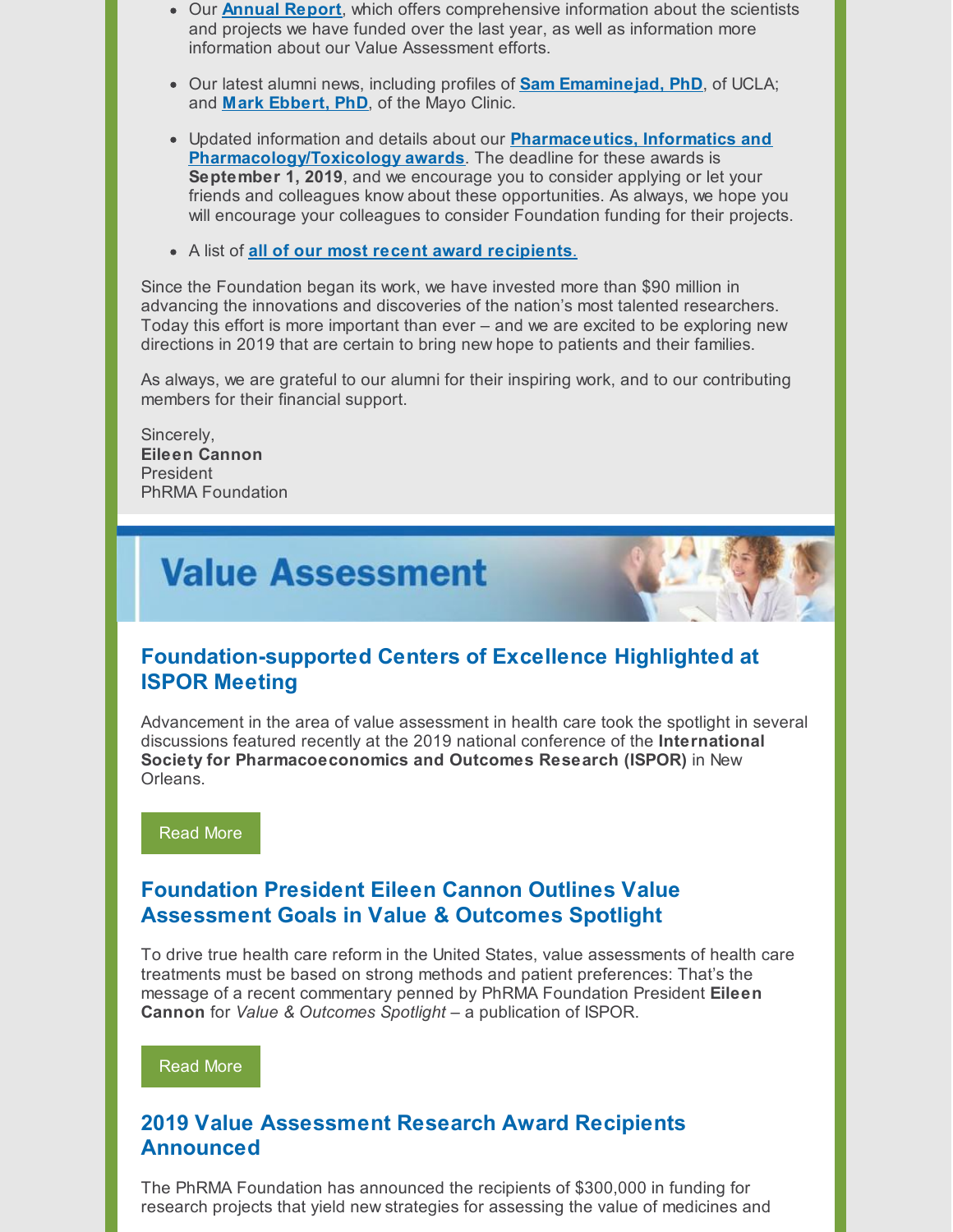health care services – as a part of its comprehensive Value Assessment Initiative. Three research leaders will receive one-year grants of \$100,000 each for their projects. The recipients are **Louis P. Garrison, PhD**, of the University of Washington; **Eleanor Perfetto, PhD**, of the National Health Council; and **Quang A. Le, PharmD, PhD**, of the Western University of Health Science.

#### [Read](http://www.phrmafoundation.org/2019-value-assessment-research-award-recipients-announced/) More



### *Foundation Releases 2018 Annual Report, Highlighting Busy Year*

The PhRMA [Foundation](http://www.phrmafoundation.org/wp-content/uploads/2019/07/PhRMAFoundation_Annual-Report-2018.pdf) has released its 2018 Annual Report, highlighting the work of its grant awardees and progress on other initiatives and projects. The Foundation awarded millions last year in funding to support the research projects of early-career scientists and to advance important health care initiatives, including improving value assessment in health care.

## **Awardee Spotlight**



## *Mark Ebbert, PhD: Helping Make Inroads in the Fight Against Alzheimer's Disease*

**Mark Ebbert, PhD**, is an Assistant Professor of Neuroscience with the Mayo Clinic. He received a 2017 Research Starter Grant in Translational Medicine and Therapeutics.

Dr. Ebbert's research is focused strongly on Alzheimer's and helping medicine better understand the origins of this deadly disease.



Dr. Ebbert and his co-authors recently published new research on camouflaged genes that could impact neurological diseases such as Alzheimer's. You can read the article in the journal [Genome](http://www.phrmafoundation.org/wp-content/uploads/2019/06/Ebbert_CamoGenes_GenomeBiology.pdf) Biolog[y.](http://www.phrmafoundation.org/wp-content/uploads/2019/06/Ebbert_CamoGenes_GenomeBiology.pdf)

[Watch](http://www.phrmafoundation.org/wp-content/uploads/2018/11/Ebbert_Mark-PhRMA_Foundation_Starter_Grant.mp4) a short video in which Dr. Ebbert discusses the impact of the PhRMA [Foundation](http://www.phrmafoundation.org/wp-content/uploads/2018/11/Ebbert_Mark-PhRMA_Foundation_Starter_Grant.mp4) on his work here.

## *Sam Emmanizad, PhD: Advancing the Science of Personalized and Precision Medicine*

**Sam Emaminejad, PhD**, is an Assistant Professor in the Electrical and Computer Engineering department at UCLA and the founder and director of the Interconnected & Integrated Bioelectronics Lab. His lab focuses on the development of an ecosystem of integrated wearable, mobile, and in-vivo physiological and environmental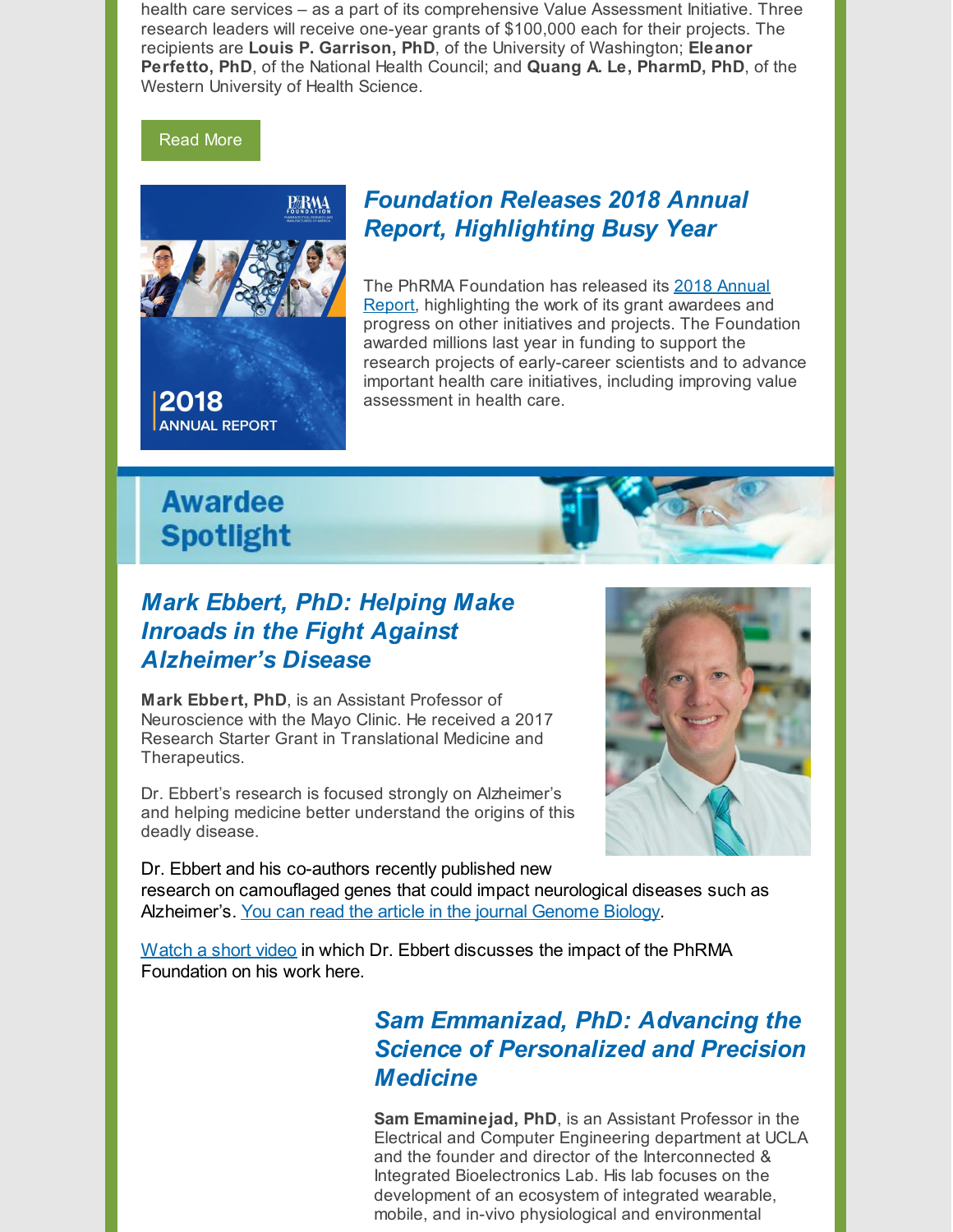

monitoring platforms to enable personalized and precision medicine.

Dr. Emaminejad, who received a PhRMA Research Starter Grant in Translational Medicine and Therapeutics in 2018, has received numerous honors and awards, including a Distinguished Young Investigator Award for leading a multi-center program on remote patient monitoring with UCLA, Intermountain Healthcare and Stanford School of Medicine. He recently discussed his work in a short [online](http://www.phrmafoundation.org/wp-content/uploads/2019/07/Sam-Emaminejad.mp4) video.

## *Congratulations to All of Our Latest PhRMA Foundation Award Recipients!*

We send hearty congratulations to our 2019 award recipients – who represent the best and brightest in scientific research. Please click the box below to see the full list of all the award recipients and their institutions.

View Full List of Award [Recipients](http://www.phrmafoundation.org/congratulations-to-our-2019-award-recipients/)

## *Applications for Foundation Awards in Pharmaceutics, Informatics and Pharmacology/Toxicology Now Open; Deadline is September 1*



Applications for three PhRMA Foundation 2020 award

programs are now available and the deadline for applications is **September 1, 2019**. The programs are:

- **• [Pharmaceutics](http://www.phrmafoundation.org/wp-content/uploads/2019/05/Pharmaceutics-2020-Brochure.pdf)**
- **• [Informatics](http://www.phrmafoundation.org/wp-content/uploads/2019/05/Informatics-2020-Brochure.pdf)**
- **• [Pharmacology/Toxicology](http://www.phrmafoundation.org/wp-content/uploads/2019/05/Pharmacology-Toxicology-2020-Brochure.pdf)**

[Read](http://www.phrmafoundation.org/applications-for-foundation-awards-in-pharmaceutics-informatics-and-pharmacology-toxicology-now-open-deadline-is-september-1/) More

## *Your Contributions Can Help Us Succeed: Try the Easy Way, With AmazonSmile*

Looking for a simple and convenient way to support the PhRMA Foundation? Try **AmazonSmile**!

When you shop on AmazonSmile, the AmazonSmile Foundation contributes 0.5 percent of eligible purchases to the charity of your choice. If you shop on Amazon



frequently, this is a great way to give back – without much effort. All you have to do is make a couple of mouse clicks next time you are shopping and you will help the Foundation's efforts.

And, of course, you can always donate anytime [here](https://www.paypal.com/donate/?token=XMNr2RqCMjdKEgN2u31nC3ZzqpHp2HP5BV51r4SfgIqtuCNdfh0fwTGWcZm3sbXiV8UFK0&country.x=US&locale.x=US). The PhRMA Foundation is a 501c3 and your donation is 100% tax deductible.